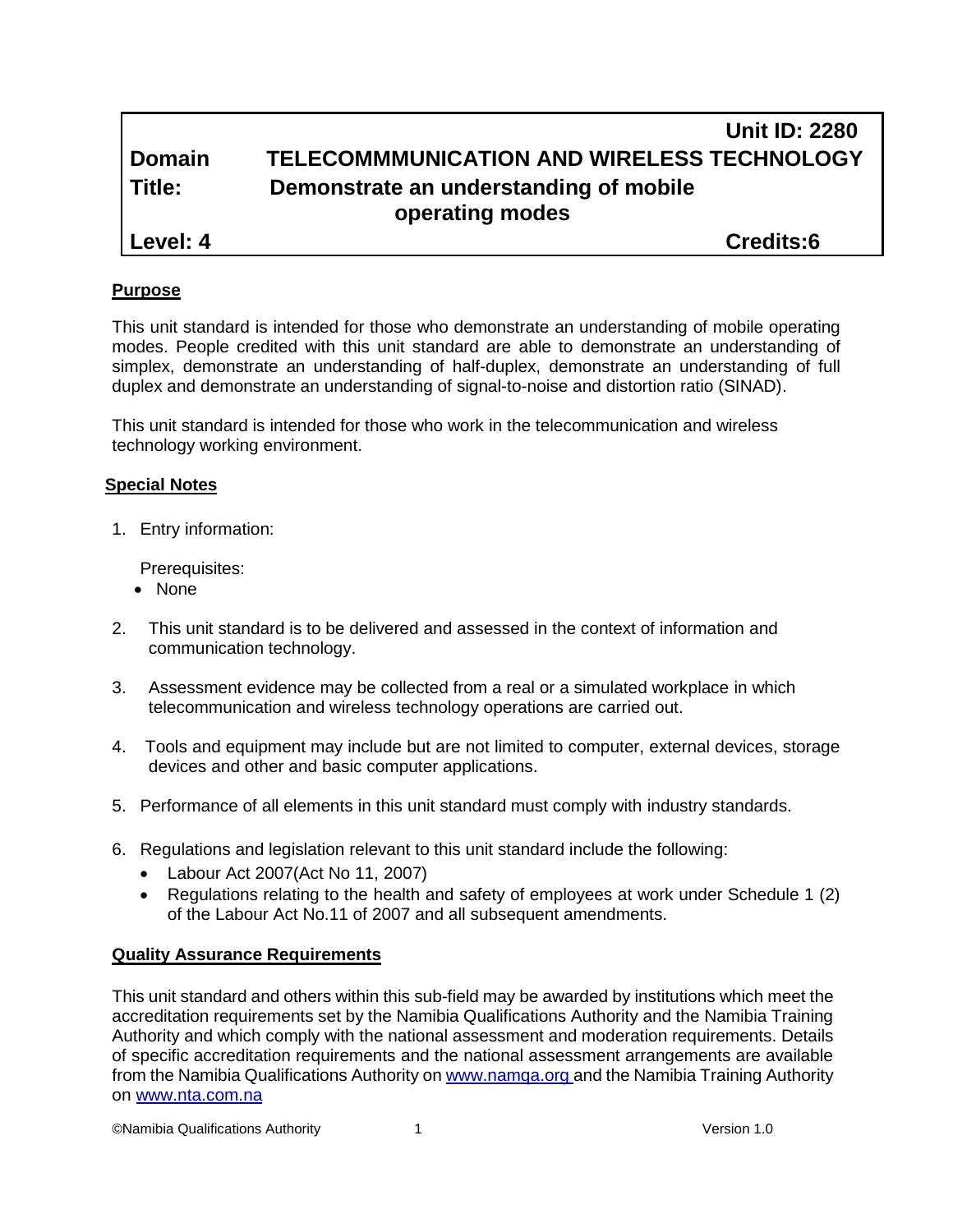## **Elements and Performance Criteria**

## **Element 1: Demonstrate an understanding of Simplex**

## **Performance Criteria**

- 1.1 Simplex communication is explained.
- 1.2 Diagrammatic representation of simplex communication is illustrated.
- 1.3 Applications and functions of simplex communication are outlined.

### **Element 2: Demonstrate an understanding of Half-Duplex**

### **Performance Criteria**

- 2.1 Half-Duplex communication is explained.
- 2.2 Diagrammatic representation of half-duplex communication is illustrated.
- 2.3 Applications and functions of half-duplex communication are outlined.

### **Element 3: Demonstrate an understanding of full duplex**

### **Performance Criteria**

- 3.1 Full duplex communication is explained.
- 3.2 Diagrammatic representation of full duplex communication is illustrated.
- 3.3 Applications and functions of full duplex communication are outlined.

### **Element 4: Demonstrate an understanding of Signal-to-noise and distortion ratio (SINAD)**

### **Performance Criteria**

- 4.1 SINAD is explained.
- 4.2 Power of noise, signal and distortion is explained.